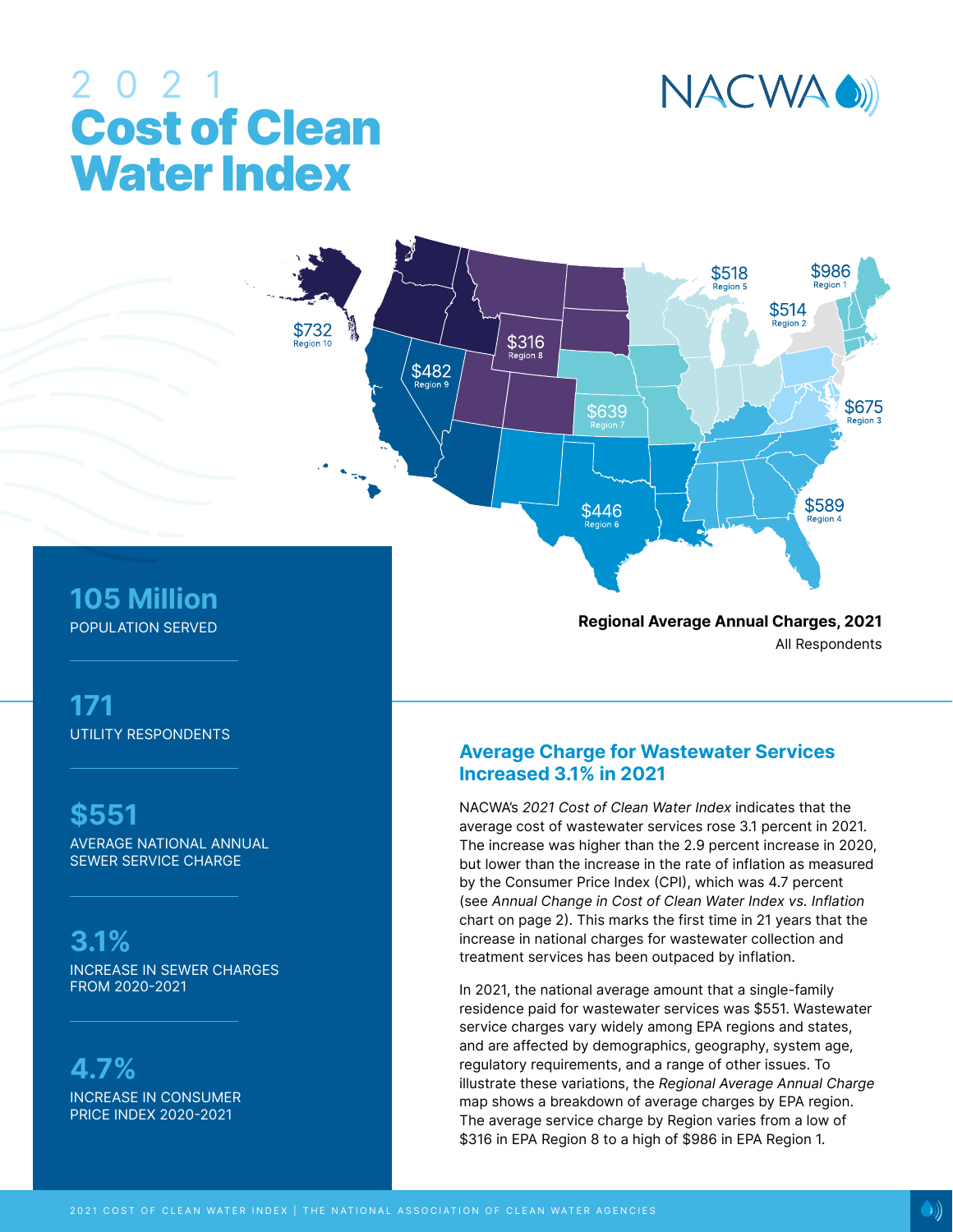### **Annual Change in Cost of Clean Water**

Index vs. Inflation





The Annual Change in Cost of Clean Water Index vs. Inflation chart above presents a national snapshot of the increase in service charges, as compared to inflation, since 2000. Table A-1 provides additional detail, including a breakdown of NACWA Index values and service charges back to 1985, the base year for the Index. The values for 2021 are based on the responses from 171 NACWA members serving over 105 million people.

Customers pay for sewer services in a variety of ways. Charges may be based on property values, gallons of water used, on a flat rate, or include some combination of these values. Because of this variability, the NACWA Index uses what the average single-family residence pays annually because it is a more consistent measure to track the cost of services over time. In 2021, a majority of clean water utilities implemented rate structures that resulted in increases in the average annual household service charge. However, in some communities, volume-based rates increased, but average service charges dropped due to reductions in actual or estimated residential water use or decreased revenues. Additional national and regional data are included in Tables A-1 and A-3.

### **Average Annual Charge Has Increased at Twice the Rate of Inflation Since 2000**

The Average Annual Service Charge chart (page 3) presents a national snapshot of wastewater service charges since 2000 and provides a projection of average charges through 2026. In comparison to the Consumer Price Index (CPI), the annual sewer service charge has increased at double the rate of the CPI since 2000. The average annual sewer charge of \$551 represents 2.1 percent of the 2021 Federal poverty income threshold (\$26,500) for a family of four. This proportion has risen from 1.3 percent in 2000.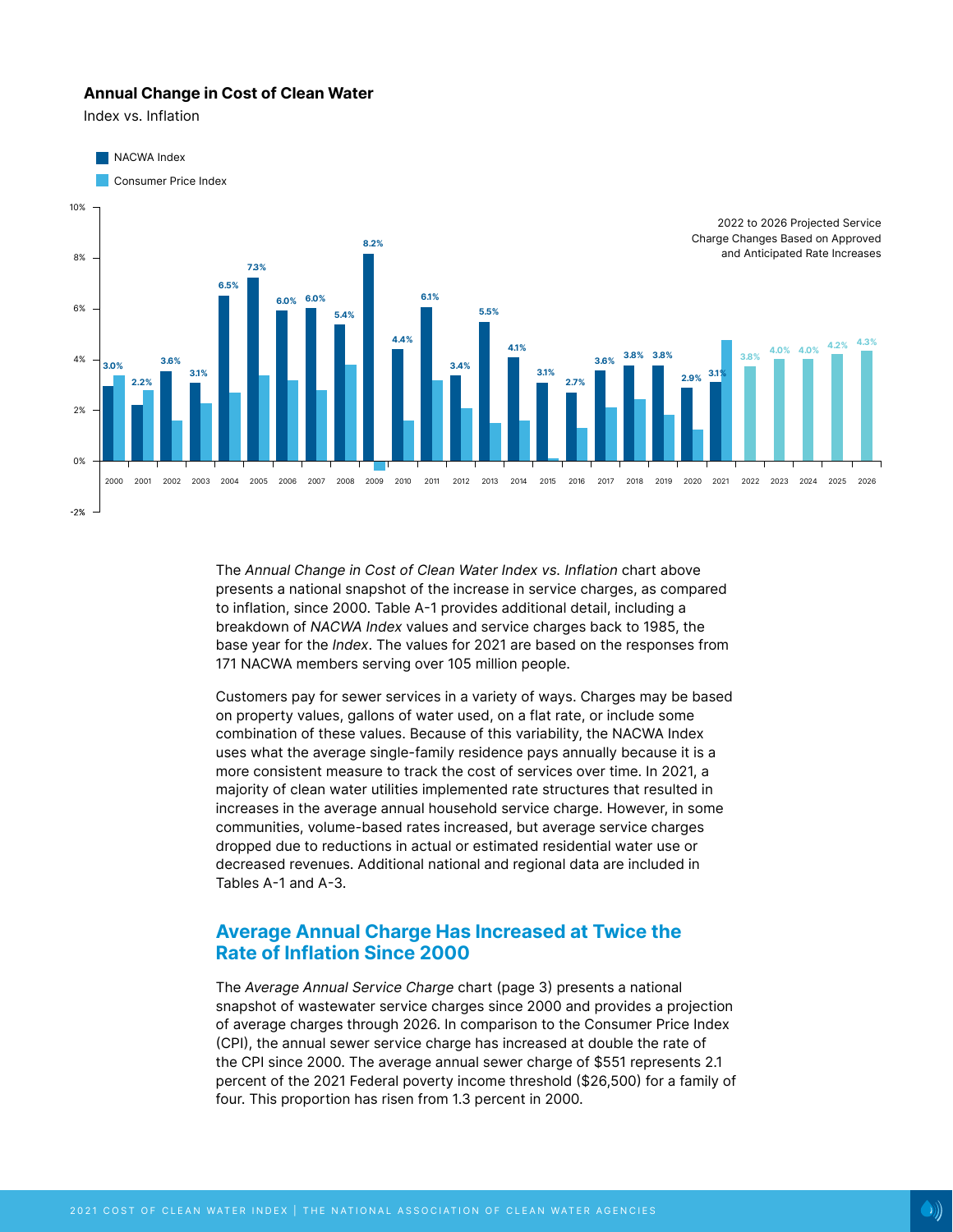### **Average Annual Service Charge**

2000 – 2021 & Projected



### **Rates are Projected to Increase for More Agencies in 2022**

While many agencies reported cancelled or postponed rate increases for 2021 due to the pandemic, the actual increase in the average service charge for 2021 outpaced the projections NACWA reported last year. Looking ahead, nearly 80% of agencies indicated rates will move upward in 2022.

From 2022-2026, rates are projected to rise by approximately four percent per year (see Projected Increases in Charges chart which shows the distribution of projected increases in charges among agency respondents). Replacement of aging infrastructure and associated costs of debt-financing, increasing O&M, and consent decree compliance were the top reasons cited by respondents for large projected rate increases. Additional drivers for rate increases included nutrient and other regulatory requirements as well as decreases in per capita consumption.

**Projected Increases in Charges**



Disclaimers: The NACWA Index strives to use the best available data each year when determining current and historical household charges and trends. These data are intended for comparison purposes only, and are subject to change from one year to the next. While this document presents the most up-to-date data available, if better data become available in the future, the data presented here may be modified.

Additional data and information on the NACWA Index and past years' surveys are available on NACWA's website.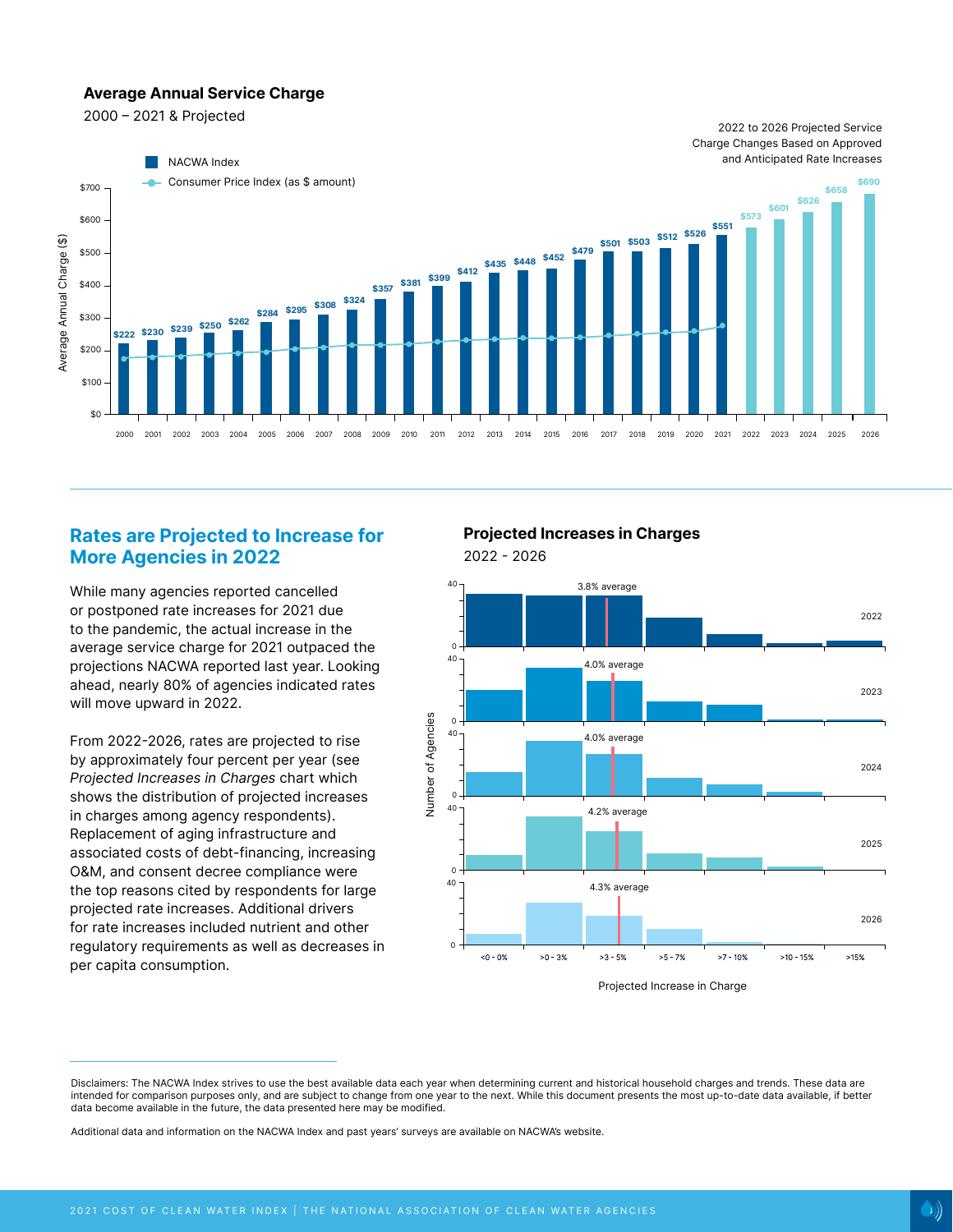| Year | <b>NACWA Index (1)</b> | <b>Change from</b><br><b>Previous Year</b><br>(2) | <b>Average</b><br><b>Service</b><br>Charge (\$) | <b>Change from</b><br><b>Previous Year</b><br>(S) | <b>Change to</b><br><b>Consumer</b><br><b>Price Index</b> | <b>Total</b><br><b>Responses</b> | <b>Population</b><br>represented<br>(in millions) | <b>Total</b><br><b>Responses in</b><br><b>Both Previous</b><br>and Current<br>Year |
|------|------------------------|---------------------------------------------------|-------------------------------------------------|---------------------------------------------------|-----------------------------------------------------------|----------------------------------|---------------------------------------------------|------------------------------------------------------------------------------------|
| 1985 | 100.0                  |                                                   | \$102.75                                        |                                                   |                                                           | 155                              | 88.6                                              |                                                                                    |
| 1986 | 106.8                  | 6.8%                                              | \$109.69                                        | \$6.95                                            | 1.9%                                                      | 158                              | 88.8                                              | 155                                                                                |
| 1987 | 112.4                  | 5.3%                                              | \$115.51                                        | \$5.82                                            | 3.6%                                                      | 157                              | 88.8                                              | 157                                                                                |
| 1988 | 119.9                  | 6.9%                                              | \$123.17                                        | \$7.99                                            | 4.1%                                                      | 163                              | 91.3                                              | 157                                                                                |
| 1989 | 130.1                  | 8.4%                                              | \$133.65                                        | \$10.35                                           | 4.8%                                                      | 166                              | 92.0                                              | 163                                                                                |
| 1990 | 141.0                  | 8.4%                                              | \$144.84                                        | \$11.25                                           | 5.4%                                                      | 169                              | 92.3                                              | 166                                                                                |
| 1991 | 153.7                  | 8.9%                                              | \$157.88                                        | \$12.84                                           | 4.2%                                                      | 171                              | 92.5                                              | 169                                                                                |
| 1992 | 166.7                  | 8.5%                                              | \$171.33                                        | \$13.84                                           | 3.0%                                                      | 175                              | 94.7                                              | 171                                                                                |
| 1993 | 183.1                  | 8.3%                                              | \$188.12                                        | \$13.78                                           | 3.0%                                                      | 184                              | 100.5                                             | 170                                                                                |
| 1994 | 193.4                  | 5.1%                                              | \$198.68                                        | \$10.32                                           | 2.6%                                                      | 194                              | 102.4                                             | 182                                                                                |
| 1995 | 197.8                  | 2.2%                                              | \$203.22                                        | \$4.23                                            | 2.8%                                                      | 199                              | 99.6                                              | 189                                                                                |
| 1996 | 201.7                  | 3.6%                                              | \$207.28                                        | \$6.44                                            | 3.0%                                                      | 205                              | 105.8                                             | 195                                                                                |
| 1997 | 203.9                  | 1.3%                                              | \$209.49                                        | \$2.88                                            | 2.3%                                                      | 208                              | 107.9                                             | 202                                                                                |
| 1998 | 207.8                  | 2.4%                                              | \$213.52                                        | \$4.89                                            | 1.6%                                                      | 214                              | 106.6                                             | 204                                                                                |
| 1999 | 209.8                  | 0.7%                                              | \$215.61                                        | \$1.90                                            | 2.2%                                                      | 224                              | 109.4                                             | 210                                                                                |
| 2000 | 216.4                  | 3.0%                                              | \$222.31                                        | \$6.41                                            | 3.4%                                                      | 234                              | 113.7                                             | 218                                                                                |
| 2001 | 223.5                  | 2.2%                                              | \$229.63                                        | \$4.47                                            | 2.8%                                                      | 238                              | 113.5                                             | 227                                                                                |
| 2002 | 232.6                  | 3.6%                                              | \$238.99                                        | \$8.45                                            | 1.6%                                                      | 220                              | 107.8                                             | 215                                                                                |
| 2003 | 243.0                  | 3.1%                                              | \$249.71                                        | \$7.69                                            | 2.3%                                                      | 232                              | 108.4                                             | 198                                                                                |
| 2004 | 254.8                  | 6.5%                                              | $$26$ 1.79                                      | \$16.10                                           | 2.7%                                                      | 222                              | 109.0                                             | 200                                                                                |
| 2005 | 276.3                  | 7.3%                                              | \$283.91                                        | \$18.79                                           | 3.4%                                                      | 213                              | 108.7                                             | 188                                                                                |
| 2006 | 287.1                  | 6.0%                                              | \$295.03                                        | \$17.23                                           | 3.2%                                                      | 203                              | 107.0                                             | 177                                                                                |
| 2007 | 299.4                  | 6.0%                                              | \$307.60                                        | \$16.47                                           | 2.8%                                                      | 196                              | 104.6                                             | 173                                                                                |
| 2008 | 315.4                  | 5.4%                                              | \$324.11                                        | \$18.00                                           | 3.8%                                                      | 191                              | 107.6                                             | 165                                                                                |
| 2009 | 347.3                  | 8.2%                                              | \$356.90                                        | \$26.41                                           | $-0.4%$                                                   | 171                              | 103.4                                             | 161                                                                                |
| 2010 | 371.2                  | 4.4%                                              | \$381.45                                        | \$16.82                                           | 1.6%                                                      | 181                              | 100.7                                             | 143                                                                                |
| 2011 | 387.7                  | 6.1%                                              | \$398.57                                        | \$23.78                                           | 3.2%                                                      | 176                              | 104.0                                             | 158                                                                                |
| 2012 | 401.6                  | 3.3%                                              | \$412.17                                        | \$13.97                                           | 2.1%                                                      | 179                              | 108.1                                             | 148                                                                                |
| 2013 | 424.3                  | 5.5%                                              | \$435.26                                        | \$22.53                                           | 1.5%                                                      | 183                              | 107.8                                             | 155                                                                                |
| 2014 | 436.0                  | 4.1%                                              | \$447.99                                        | \$17.45                                           | 1.6%                                                      | 184                              | 112.8                                             | 164                                                                                |
| 2015 | 439.8                  | 3.1%                                              | \$451.93                                        | \$13.53                                           | 0.1%                                                      | 176                              | 110.6                                             | 160                                                                                |
| 2016 | 466.3                  | 2.7%                                              | \$479.07                                        | \$11.85                                           | 1.3%                                                      | 173                              | 104.4                                             | 156                                                                                |
| 2017 | 487.8                  | 3.6%                                              | \$501.21                                        | \$11.49                                           | 2.1%                                                      | 180                              | 105.4                                             | 144                                                                                |
| 2018 | 489.5                  | 3.8%                                              | \$503.01                                        | \$19.77                                           | 2.4%                                                      | 178                              | 109.6                                             | 154                                                                                |
| 2019 | 498.3                  | 3.8%                                              | \$512.01                                        | \$6.30                                            | 1.8%                                                      | 178                              | 110.3                                             | 149                                                                                |
| 2020 | 512.3                  | 2.8%                                              | \$526.44                                        | \$14.57                                           | 1.2%                                                      | 175                              | 104.4                                             | 154                                                                                |
| 2021 | 536.1                  | 3.1%                                              | \$550.81                                        | \$15.73                                           | 4.7%                                                      | 171                              | 105.5                                             | 144                                                                                |

# **Table A-1:** NACWA Service Charge Index, 1985 to 2021

**Note 1:** The value of the Service Charge Index is based on all responses received. The base year, 1985 has been indexed to a value of 100 at the national level.

**Note 2:** The annual percent change in the Index is based on the responses of those agencies that responded in both the previous year and current year using the same calculation method.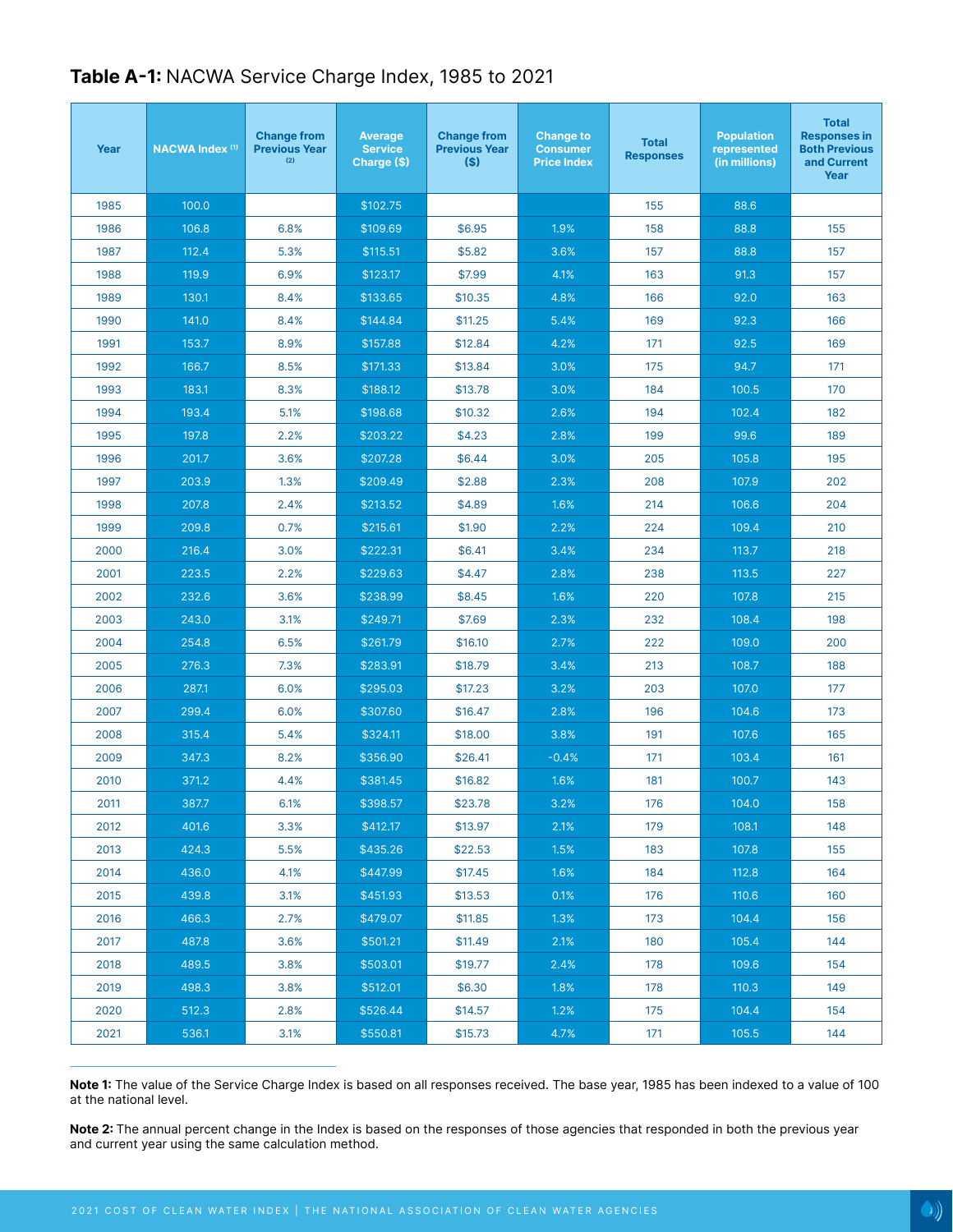# **Table A-2:** Projected Annual Service Charge Increases, 2022-2026

|                                              | 2022     | 2023     | 2024     | 2025     | 2026     |
|----------------------------------------------|----------|----------|----------|----------|----------|
| <b>Average Annual Increase (%)</b>           | 3.8%     | 4.0%     | 4.0%     | 4.2%     | 4.3%     |
|                                              |          |          |          |          |          |
| <b>Average Service Charge (Projected \$)</b> | \$573.30 | \$601.26 | \$628.91 | \$658.33 | \$689.57 |
| Change from Previous Year (\$)               | \$22.49  | \$27.97  | \$27.64  | \$29.43  | \$31.24  |
|                                              |          |          |          |          |          |
| # of Total Responses                         | 160      | 156      | 151      | 147      | 146      |
| # of Responses with Numeric Estimates        | 138      | 104      | 97       | 82       | 71       |
|                                              |          |          |          |          |          |
| <b>Approved</b>                              | 45%      | 20%      | 17%      | 10%      | 6%       |
| <b>Planned</b>                               | 32%      | 53%      | 54%      | 56%      | 58%      |
| <b>No Change</b>                             | 19%      | 10%      | 7%       | 5%       | 5%       |
| <b>Uncertain</b>                             | 4%       | 17%      | 23%      | 29%      | 32%      |

# **Table A-3:** Regional Annual Average Sewer Service Charges, 2021 Summary

|                             | <b>Region 1</b> | Region 2 | <b>Region 3</b> | Region 4   | Region 5 | Region 6 | Region 7 | <b>Region 8</b> | <b>Region 9</b> | <b>Region 10</b> | <b>National</b> |
|-----------------------------|-----------------|----------|-----------------|------------|----------|----------|----------|-----------------|-----------------|------------------|-----------------|
| # of<br><b>Agencies</b>     | 9               | 11       | 19              | 24         | 29       | 17       | 14       | 11              | 23              | 14               | 171             |
| <b>Population</b>           | 3.2             | 13.6     | 11.2            | 10.8       | 19.7     | 12.3     | 4.9      | 3.1             | 21.0            | 5.3              | 105.5           |
| 2021 Charge                 |                 |          |                 |            |          |          |          |                 |                 |                  |                 |
| Average                     | \$985.96        | \$513.97 | \$674.82        | \$589.33   | \$517.52 | \$446.31 | \$638.61 | \$315.78        | \$482.11        | \$731.58         | \$550.81        |
| <b>Median</b>               | \$551.35        | \$457.48 | \$513.24        | \$492.96   | \$481.92 | \$471.96 | \$439.14 | \$396.17        | \$511.20        | \$636.53         | \$496.84        |
| <b>Minimum</b>              | \$367.00        | \$193.87 | \$264.84        | \$230.76   | \$178.32 | \$263.64 | \$57.63  | \$259.39        | \$239.84        | \$461.28         | \$57.63         |
| <b>Maximum</b>              | \$1,125.75      | \$614.40 | \$987.72        | \$1,017.57 | \$732.98 | \$926.40 | \$821.04 | \$522.00        | \$1,325.04      | \$970.80         | \$1,325.04      |
| % Change <sup>(3)</sup>     |                 |          |                 |            |          |          |          |                 |                 |                  |                 |
| $1 - year$<br>$(2020 - 21)$ | 3.2%            | 1.7%     | 4.3%            | 3.1%       | 4.6%     | 1.6%     | 6.5%     | 3.7%            | 1.3%            | 4.1%             | 3.1%            |
| $3$ -year<br>$(2018-21)$    | 8.3%            | 1.4%     | 15.7%           | 10.0%      | 11.8%    | 5.6%     | 13.6%    | 14.3%           | 5.1%            | 18.3%            | 10.1%           |
| $5$ -year<br>$(2016 - 21)$  | 14.3%           | 12.9%    | 16.8%           | 23.6%      | 23.6%    | 13.6%    | 28.8%    | 21.9%           | 11.8%           | 28.9%            | 15.3%           |

**Note 3:** The percent change values in Table A-3 are based on the responses of those agencies that responded in both the previous year and current year using the same calculation method.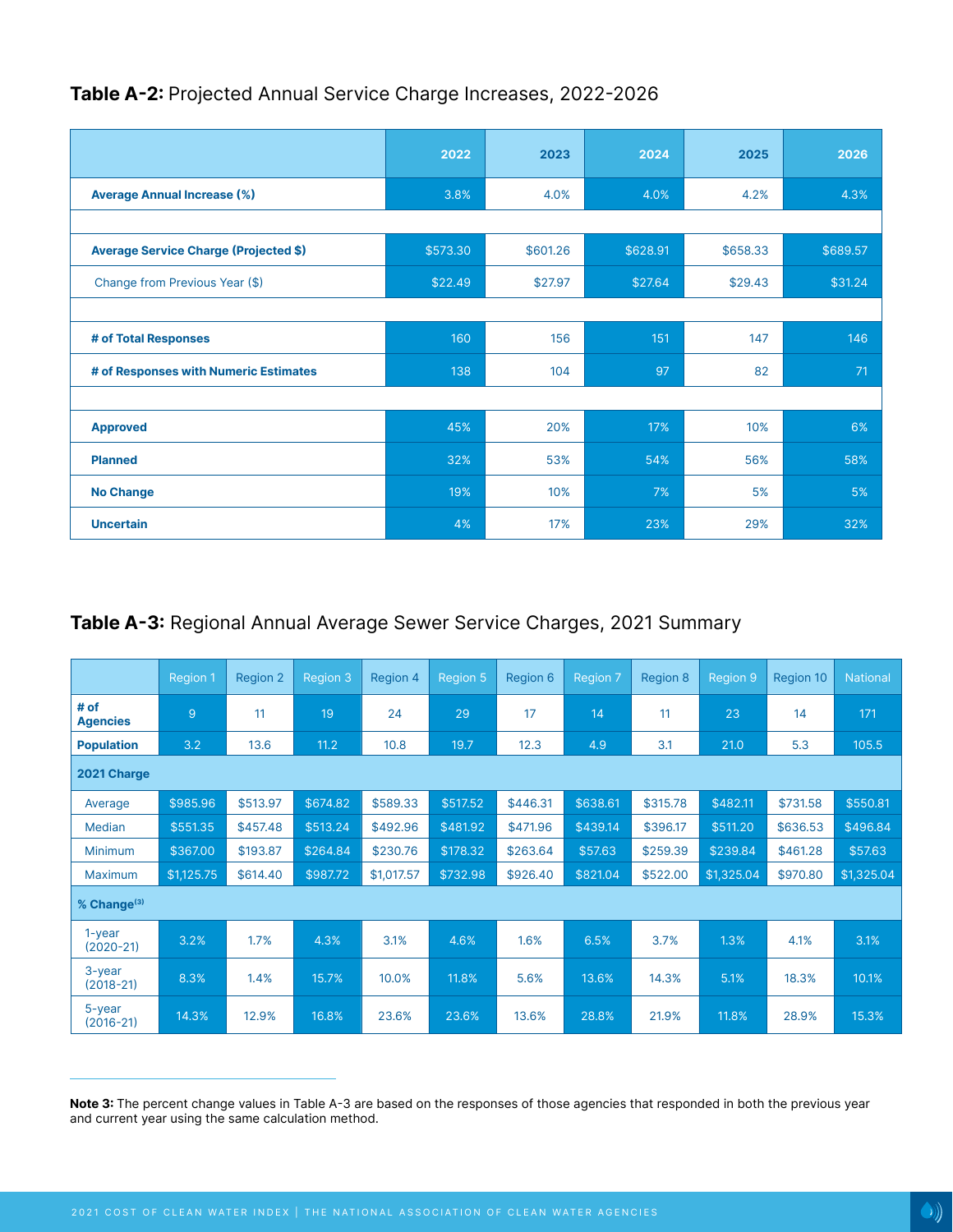# Table R-1: Service Charge Index by EPA Region (1985-2021)<sup>(1)</sup>

| Year                     | <b>Region 1</b> | <b>Region 2</b> | <b>Region 3</b> | <b>Region 4</b> | Region 5 | <b>Region 6</b> | <b>Region 7</b> | <b>Region 8</b> | <b>Region 9</b> | <b>Region 10</b> | <b>National</b> |
|--------------------------|-----------------|-----------------|-----------------|-----------------|----------|-----------------|-----------------|-----------------|-----------------|------------------|-----------------|
| 1985                     | 69.8            | 85.4            | 121.1           | 139.0           | 137.5    | 106.0           | 63.4            | 101.8           | 63.1            | 115.4            | 100.0           |
| 1986                     | 80.0            | 89.6            | 137.2           | 144.0           | 141.3    | 121.4           | 68.2            | 101.9           | 68.0            | 124.8            | 106.8           |
| 1987                     | 98.0            | 100.3           | 139.1           | 152.7           | 136.5    | 142.4           | 70.7            | 102.1           | 73.4            | 129.4            | 112.4           |
| 1988                     | 106.2           | 110.1           | 142.8           | 148.1           | 139.5    | 155.2           | 72.2            | 108.8           | 85.2            | 139.0            | 119.9           |
| 1989                     | 143.0           | 127.2           | 151.5           | 155.6           | 140.3    | 163.6           | 74.2            | 105.6           | 100.4           | 150.5            | 130.1           |
| 1990                     | 166.7           | 147.0           | 154.3           | 163.4           | 145.3    | 176.0           | 73.6            | 115.3           | 114.8           | 158.6            | 141.0           |
| 1991                     | 194.4           | 166.8           | 185.5           | 171.1           | 149.9    | 168.7           | 82.3            | 120.4           | 131.8           | 173.7            | 153.7           |
| 1992                     | 218.5           | 195.3           | 187.1           | 178.4           | 158.0    | 171.0           | 92.8            | 125.8           | 147.6           | 193.0            | 166.7           |
| 1993                     | 304.2           | 196.7           | 208.7           | 189.6           | 166.6    | 187.4           | 132.1           | 137.9           | 162.4           | 200.7            | 183.1           |
| 1994                     | 306.0           | 222.5           | 213.5           | 203.8           | 173.3    | 191.7           | 141.6           | 136.2           | 173.2           | 224.9            | 193.4           |
| 1995                     | 303.3           | 215.2           | 213.3           | 215.5           | 178.9    | 206.9           | 142.3           | 145.9           | 175.9           | 245.6            | 197.8           |
| 1996                     | 320.6           | 206.4           | 222.6           | 224.2           | 180.4    | 212.1           | 144.9           | 143.9           | 183.2           | 258.7            | 201.7           |
| 1997                     | 310.2           | 208.1           | 222.9           | 235.3           | 176.8    | 211.0           | 153.5           | 143.6           | 187.2           | 265.2            | 203.9           |
| 1998                     | 314.7           | 214.6           | 228.7           | 234.1           | 177.8    | 208.6           | 160.5           | 145.3           | 196.6           | 272.7            | 207.8           |
| 1999                     | 316.1           | 222.4           | 230.1           | 241.1           | 182.9    | 207.0           | 163.1           | 150.6           | 191.5           | 277.5            | 209.8           |
| 2000                     | 312.6           | 222.1           | 237.2           | 251.5           | 186.7    | 212.3           | 163.9           | 151.2           | 202.0           | 297.5            | 216.4           |
| 2001                     | 310.2           | 249.0           | 243.5           | 257.2           | 190.0    | 212.8           | 170.3           | 155.4           | 206.7           | 305.9            | 223.5           |
| 2002                     | 316.9           | 268.7           | 242.9           | 261.6           | 201.8    | 219.6           | 175.3           | 154.2           | 215.1           | 338.9            | 232.6           |
| 2003                     | 337.6           | 279.0           | 237.6           | 303.0           | 214.2    | 222.5           | 166.9           | 148.4           | 214.1           | 365.1            | 243.0           |
| 2004                     | 364.5           | 280.9           | 275.4           | 292.0           | 212.7    | 257.9           | 179.7           | 171.2           | 230.3           | 376.7            | 254.8           |
| 2005                     | 423.1           | 313.1           | 299.2           | 323.4           | 227.8    | 259.0           | 199.7           | 167.4           | 242.3           | 413.1            | 276.3           |
| 2006                     | 438.3           | 328.7           | 319.8           | 308.8           | 250.5    | 278.8           | 231.0           | 169.5           | 260.6           | 352.9            | 287.1           |
| 2007                     | 507.6           | 341.8           | 343.0           | 337.0           | 254.4    | 251.8           | 229.3           | 175.1           | 271.9           | 371.6            | 299.4           |
| 2008                     | 558.8           | 365.1           | 357.3           | 317.6           | 270.5    | 265.3           | 240.7           | 175.5           | 304.5           | 396.5            | 315.4           |
| 2009                     | 593.5           | 380.6           | 389.8           | 342.3           | 329.5    | 283.4           | 271.9           | 185.1           | 338.7           | 403.7            | 347.3           |
| 2010                     | 587.2           | 386.5           | 398.8           | 386.7           | 353.4    | 281.6           | 268.3           | 194.0           | 411.8           | 403.1            | 371.2           |
| 2011                     | 676.2           | 425.7           | 422.4           | 425.0           | 369.0    | 307.4           | 312.8           | 212.9           | 377.1           | 435.0            | 387.7           |
| 2012                     | 680.2           | 424.3           | 450.2           | 469.4           | 376.7    | 325.4           | 347.7           | 213.4           | 377.1           | 459.3            | 401.6           |
| 2013                     | 681.1           | 447.9           | 480.5           | 477.6           | 396.6    | 357.1           | 384.5           | 219.0           | 389.9           | 488.8            | 424.3           |
| 2014                     | 703.0           | 468.9           | 474.1           | 454.8           | 425.6    | 361.7           | 427.6           | 226.1           | 408.1           | 497.7            | 436.0           |
| 2015                     | 791.0           | 482.8           | 483.6           | 460.0           | 416.9    | 361.7           | 463.3           | 244.9           | 404.3           | 519.1            | 439.8           |
| 2016                     | 837.1           | 496.7           | 532.6           | 568.7           | 390.1    | 366.7           | 488.5           | 252.3           | 423.9           | 538.8            | 466.3           |
| 2017                     | 860.8           | 498.5           | 556.5           | 581.9           | 446.2    | 407.7           | 517.1           | 254.8           | 432.3           | 578.1            | 487.8           |
| 2018                     | 891.3           | 515.1           | 538.7           | 566.3           | 421.9    | 449.0           | 533.0           | 281.7           | 433.3           | 602.9            | 489.5           |
| 2019                     | 885.7           | 468.2           | 566.1           | 582.6           | 464.7    | 398.1           | 580.3           | 298.0           | 456.1           | 556.3            | 498.3           |
| 2020                     | 878.5           | 471.8           | 580.0           | 553.8           | 488.7    | 429.1           | 589.2           | 301.6           | 492.0           | 578.0            | 512.3           |
| 2021                     | 959.6           | 500.2           | 656.8           | 573.6           | 503.7    | 434.4           | 621.5           | 307.3           | 469.2           | 712.0            | 536.1           |
| # of<br><b>Responses</b> | $\overline{9}$  | 11              | 19              | 24              | 29       | 17              | 14              | 11              | 23              | 14               | 171             |
| Population<br>(millions) | 3.2             | 13.6            | 11.2            | 10.8            | 19.7     | 12.3            | 4.9             | 3.1             | 21              | 5.3              | 105.5           |

**Note 1:** The value of the Service Charge Index is based on all responses received. The base year, 1985 has been indexed to a value of 100 at the national level.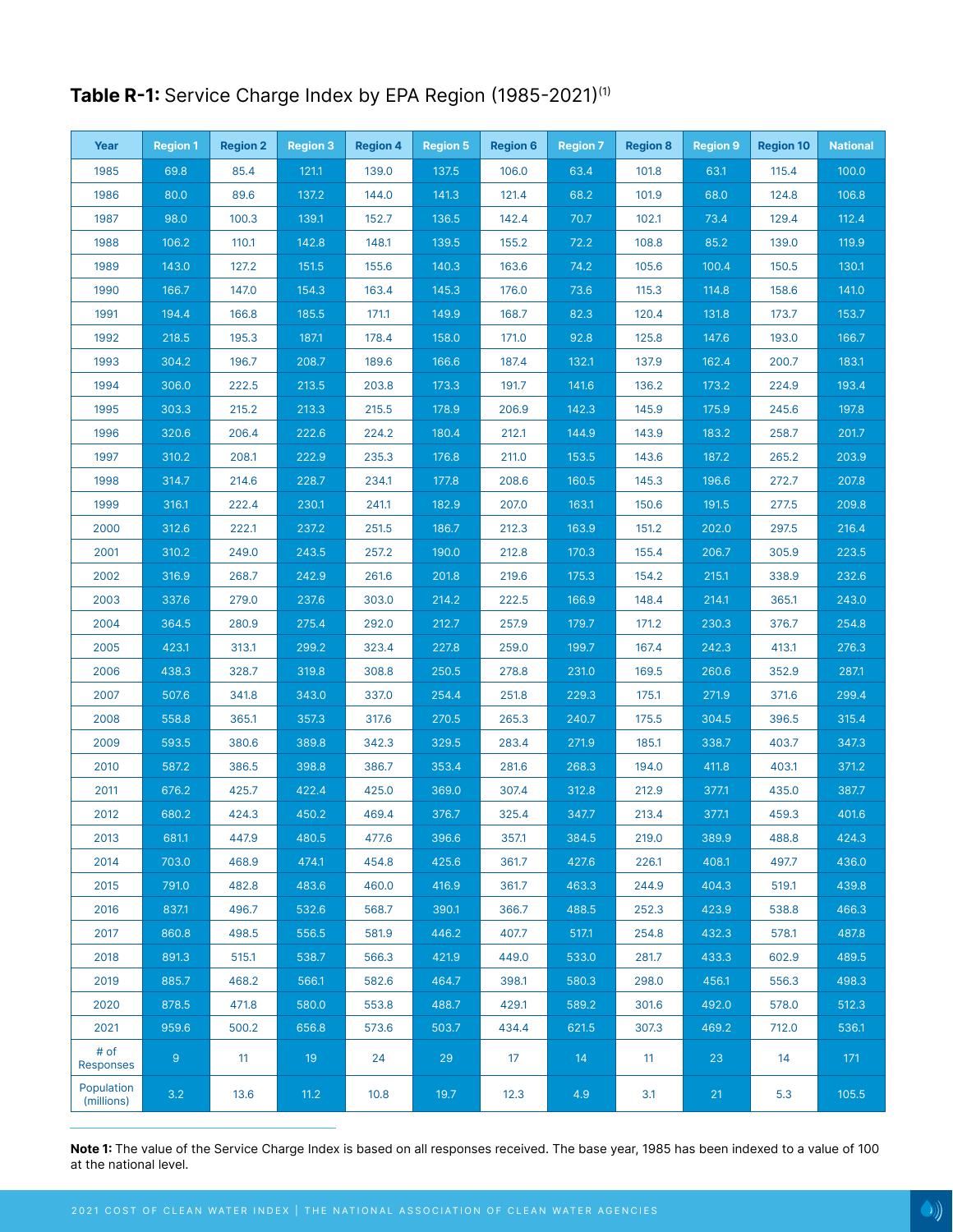| Year | <b>Region 1</b> | <b>Region 2</b> | <b>Region 3</b> | <b>Region 4</b> | <b>Region 5</b> | <b>Region 6</b> | <b>Region 7</b> | <b>Region 8</b> | <b>Region 9</b> | <b>Region 10</b> | <b>National</b> | <b>CPI</b> |
|------|-----------------|-----------------|-----------------|-----------------|-----------------|-----------------|-----------------|-----------------|-----------------|------------------|-----------------|------------|
| 1986 | 14.6%           | 4.9%            | 13.3%           | 4.1%            | 2.7%            | 14.6%           | 7.7%            | 0.1%            | 7.7%            | 8.2%             | 6.8%            | 1.9%       |
| 1987 | 22.4%           | 11.9%           | 1.4%            | 6.0%            | $-3.4%$         | 17.3%           | 3.6%            | 0.2%            | 7.9%            | 3.7%             | 5.3%            | 3.6%       |
| 1988 | 8.9%            | 9.8%            | 2.8%            | 3.3%            | 2.2%            | 8.8%            | 2.1%            | 6.5%            | 15.7%           | 7.4%             | 6.9%            | 4.1%       |
| 1989 | 34.7%           | 15.6%           | 6.1%            | 5.1%            | 0.6%            | 5.4%            | 2.7%            | $-3.0%$         | 17.1%           | 8.2%             | 8.4%            | 4.8%       |
| 1990 | 20.0%           | 15.6%           | 1.9%            | 5.0%            | 3.5%            | 7.6%            | $-0.8%$         | 9.3%            | 14.1%           | 5.4%             | 8.4%            | 5.4%       |
| 1991 | 16.6%           | 13.4%           | 20.3%           | 3.7%            | 3.2%            | $-4.2%$         | 11.8%           | 4.4%            | 14.8%           | 9.5%             | 8.9%            | 4.2%       |
| 1992 | 12.4%           | 16.9%           | 2.0%            | 4.3%            | 5.4%            | 1.0%            | 12.8%           | 4.4%            | 11.9%           | 11.1%            | 8.5%            | 3.0%       |
| 1993 | 34.9%           | 1.4%            | 1.4%            | 6.9%            | 6.1%            | 9.9%            | 42.3%           | 6.9%            | 10.1%           | 3.3%             | 8.3%            | 3.0%       |
| 1994 | 4.0%            | 5.0%            | 2.2%            | 8.8%            | 4.0%            | 2.3%            | 10.3%           | 2.8%            | 6.6%            | 12.4%            | 5.1%            | 2.6%       |
| 1995 | 0.6%            | 0.9%            | $-1.3%$         | 4.6%            | 1.1%            | 7.9%            | $-2.8%$         | 6.1%            | 1.4%            | 9.2%             | 2.2%            | 2.8%       |
| 1996 | 1.8%            | 4.4%            | 4.4%            | 4.0%            | 2.1%            | 2.0%            | 1.8%            | 0.1%            | 4.2%            | 5.3%             | 3.6%            | 3.0%       |
| 1997 | 0.4%            | 1.2%            | 0.1%            | 6.0%            | $-1.8%$         | $-0.6%$         | 6.0%            | $-0.3%$         | 2.2%            | 2.5%             | 1.3%            | 2.3%       |
| 1998 | 1.6%            | 3.0%            | 1.7%            | 1.6%            | 0.8%            | $-1.1%$         | 4.6%            | 0.5%            | 5.0%            | 2.9%             | 2.4%            | 1.6%       |
| 1999 | 0.4%            | 1.5%            | 0.7%            | 2.8%            | 2.4%            | $-0.6%$         | 2.5%            | 3.6%            | $-2.3%$         | 1.9%             | 0.7%            | 2.2%       |
| 2000 | 0.1%            | 1.8%            | $-0.1%$         | 3.4%            | 2.3%            | 2.6%            | $-2.9%$         | 0.4%            | 6.0%            | 7.2%             | 3.0%            | 3.4%       |
| 2001 | 1.5%            | 2.3%            | 2.6%            | 3.2%            | 1.4%            | 0.5%            | 3.9%            | 2.1%            | 2.1%            | 2.8%             | 2.2%            | 2.8%       |
| 2002 | 1.9%            | 5.1%            | $-0.2%$         | 1.9%            | 6.3%            | 1.6%            | 3.2%            | $-0.8%$         | 3.9%            | 10.2%            | 3.6%            | 1.6%       |
| 2003 | 7.3%            | 5.3%            | $-0.7%$         | 5.6%            | 6.2%            | 1.1%            | 1.7%            | $-3.7%$         | 0.1%            | 4.7%             | 3.1%            | 2.3%       |
| 2004 | 11.8%           | 2.7%            | 16.6%           | 7.0%            | $-0.5%$         | 14.5%           | 11.4%           | 2.9%            | 5.8%            | 5.8%             | 6.5%            | 2.7%       |
| 2005 | 17.4%           | 4.6%            | 6.3%            | 9.0%            | 10.6%           | 4.4%            | 11.3%           | 0.2%            | 4.6%            | 9.0%             | 7.3%            | 3.4%       |
| 2006 | 6.3%            | 8.0%            | 6.6%            | 3.3%            | 8.9%            | 7.2%            | 3.7%            | 1.3%            | 4.3%            | 4.6%             | 6.0%            | 3.2%       |
| 2007 | 10.9%           | 4.3%            | 6.7%            | 5.5%            | 3.0%            | $-7.5%$         | 0.9%            | 3.6%            | 10.0%           | 5.6%             | 6.0%            | 2.8%       |
| 2008 | 5.5%            | 11.1%           | 1.7%            | 1.8%            | 3.5%            | 3.6%            | 11.3%           | 1.7%            | 6.4%            | 2.8%             | 5.4%            | 3.8%       |
| 2009 | 6.0%            | 6.1%            | 8.5%            | 5.5%            | 12.7%           | 7.2%            | 5.9%            | 4.0%            | 9.9%            | 3.9%             | 8.2%            | $-0.4%$    |
| 2010 | 4.4%            | 2.2%            | 3.8%            | 10.7%           | 6.9%            | 0.7%            | 9.0%            | $-3.4%$         | 4.5%            | $-2.4%$          | 4.4%            | 1.6%       |
| 2011 | 5.2%            | 8.0%            | 6.3%            | 4.6%            | 5.3%            | 6.8%            | 9.8%            | 12.5%           | 4.0%            | 9.6%             | 6.0%            | 3.2%       |
| 2012 | 4.7%            | 1.8%            | 3.3%            | 2.6%            | 1.2%            | 4.3%            | 8.4%            | 0.1%            | 5.3%            | 4.8%             | 3.4%            | 2.1%       |
| 2013 | 4.8%            | 6.6%            | 8.7%            | 2.1%            | 5.0%            | 8.6%            | 10.0%           | 2.1%            | 3.8%            | 5.6%             | 5.5%            | 1.5%       |
| 2014 | 2.7%            | 5.0%            | 1.6%            | 5.0%            | 7.4%            | $-0.4%$         | 7.1%            | 3.7%            | 3.8%            | 3.3%             | 4.1%            | 1.6%       |
| 2015 | 4.2%            | 2.2%            | 7.0%            | 0.7%            | 7.9%            | 3.0%            | 8.5%            | 8.4%            | $-0.8%$         | 2.3%             | 3.1%            | 0.1%       |
| 2016 | 5.8%            | 1.2%            | 2.7%            | 3.3%            | 1.0%            | 2.4%            | 8.9%            | 3.0%            | 2.4%            | 3.9%             | 2.7%            | 1.3%       |
| 2017 | 2.4%            | 0.5%            | 4.1%            | 4.4%            | 3.9%            | 4.5%            | 8.8%            | 3.7%            | 3.5%            | 5.3%             | 3.6%            | 2.1%       |
| 2018 | 4.4%            | 3.0%            | 4.3%            | 2.1%            | 5.0%            | 9.5%            | 4.6%            | 4.2%            | 3.0%            | 3.3%             | 3.8%            | 2.4%       |
| 2019 | 2.7%            | 1.3%            | 4.6%            | 4.3%            | 2.5%            | 0.7%            | 5.4%            | 5.4%            | 2.5%            | 5.6%             | 3.8%            | 1.8%       |
| 2020 | 2.5%            | 0.8%            | 4.5%            | 1.5%            | 3.9%            | 4.4%            | 1.2%            | 4.2%            | 2.6%            | 3.7%             | 2.8%            | 1.2%       |
| 2021 | 3.2%            | 1.7%            | 4.3%            | 3.1%            | 4.6%            | 1.6%            | 6.5%            | 3.7%            | 1.3%            | 4.1%             | 3.1%            | 4.7%       |

# Table R-2: Service Charge Index Change vs. Inflation Rate by EPA Region (1986-2021)<sup>(2)</sup>

**Note 2:** The annual percent change in the Index (national and regional) is based on the responses of those agencies that responded in both the previous year and current year using the same calculation method.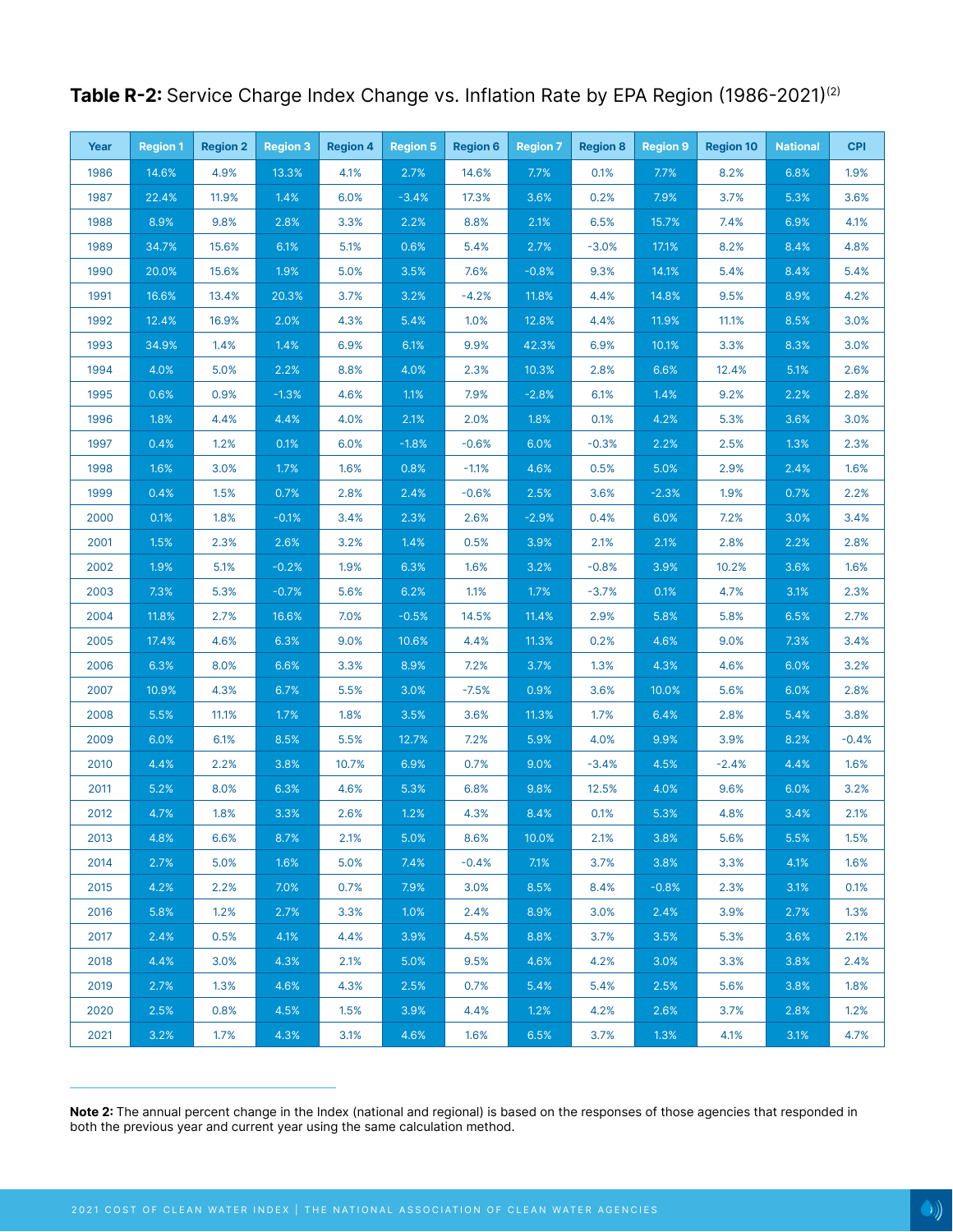## **Regional Service Charge Index as a Percent of the National Average** (1986-2021)































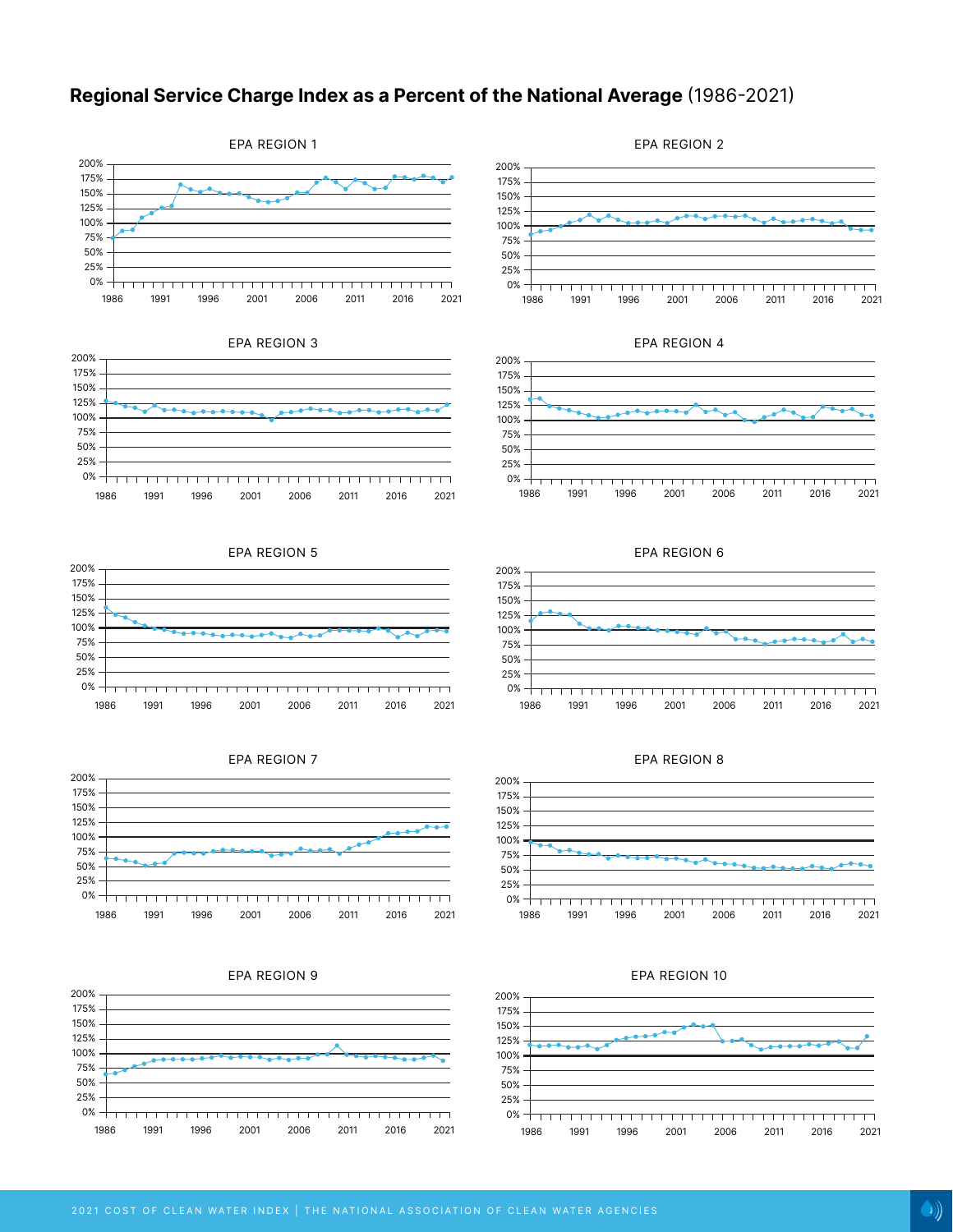# **Table R-3:** Average Annual Sewer Service Charge by EPA Region (1985-2021)

| Year                     | <b>Region 1</b> | <b>Region 2</b> | <b>Region 3</b> | <b>Region 4</b> | <b>Region 5</b> | <b>Region 6</b> | <b>Region 7</b> | <b>Region 8</b> | <b>Region 9</b> | <b>Region 10</b> | <b>National</b> |
|--------------------------|-----------------|-----------------|-----------------|-----------------|-----------------|-----------------|-----------------|-----------------|-----------------|------------------|-----------------|
| 1985                     | \$71.74         | \$87.74         | \$124.46        | \$142.85        | \$141.32        | \$108.90        | \$65.12         | \$104.57        | \$64.87         | \$118.54         | \$102.75        |
| 1986                     | \$82.23         | \$92.07         | \$140.97        | \$147.95        | \$145.19        | \$124.77        | \$70.12         | \$104.70        | \$69.87         | \$128.23         | \$109.69        |
| 1987                     | \$100.65        | \$103.02        | \$142.94        | \$156.86        | \$140.29        | \$146.30        | \$72.68         | \$104.95        | \$75.39         | \$132.98         | \$115.51        |
| 1988                     | \$109.09        | \$113.10        | \$146.69        | \$152.13        | \$143.33        | \$159.47        | \$74.20         | \$111.79        | \$87.50         | \$142.84         | \$123.17        |
| 1989                     | \$146.94        | \$130.73        | \$155.64        | \$159.89        | \$144.18        | \$168.07        | \$76.20         | \$108.46        | \$103.14        | \$154.60         | \$133.65        |
| 1990                     | \$171.31        | \$151.08        | \$158.54        | \$167.91        | \$149.25        | \$180.86        | \$75.60         | \$118.51        | \$117.91        | \$162.91         | \$144.84        |
| 1991                     | \$199.77        | \$171.40        | \$190.65        | \$175.78        | \$154.06        | \$173.30        | \$84.55         | \$123.73        | \$135.38        | \$178.43         | \$157.88        |
| 1992                     | \$224.52        | \$200.66        | \$192.20        | \$183.28        | \$162.39        | \$175.65        | \$95.38         | \$129.22        | \$151.63        | \$198.31         | \$171.33        |
| 1993                     | \$312.62        | \$202.08        | \$214.43        | \$194.79        | \$171.21        | \$192.52        | \$135.78        | \$141.67        | \$166.91        | \$206.26         | \$188.12        |
| 1994                     | \$314.46        | \$228.65        | \$219.33        | \$209.38        | \$178.02        | \$196.97        | \$145.44        | \$139.99        | \$177.98        | \$231.06         | \$198.68        |
| 1995                     | \$311.61        | \$221.16        | \$219.13        | \$221.46        | \$183.78        | \$212.54        | \$146.26        | \$149.95        | \$180.75        | \$252.36         | \$203.22        |
| 1996                     | \$329.39        | \$212.09        | \$228.72        | \$230.37        | \$185.35        | \$217.93        | \$148.84        | \$147.90        | \$188.26        | \$265.79         | \$207.28        |
| 1997                     | \$318.71        | \$213.84        | \$229.04        | \$241.79        | \$181.65        | \$216.85        | \$157.71        | \$147.52        | \$192.36        | \$272.46         | \$209.49        |
| 1998                     | \$323.37        | \$220.48        | \$234.95        | \$240.56        | \$182.65        | \$214.37        | \$164.92        | \$149.30        | \$202.00        | \$280.25         | \$213.52        |
| 1999                     | \$324.77        | \$228.57        | \$236.39        | \$247.73        | \$187.89        | \$212.70        | \$167.56        | \$154.73        | \$196.78        | \$285.14         | \$215.61        |
| 2000                     | \$321.19        | \$228.20        | \$243.75        | \$258.41        | \$191.88        | \$218.11        | \$168.41        | \$155.33        | \$207.56        | \$305.72         | \$222.31        |
| 2001                     | \$318.72        | \$255.85        | \$250.23        | \$264.27        | \$195.22        | \$218.68        | \$174.99        | \$159.72        | \$212.39        | \$314.30         | \$229.63        |
| 2002                     | \$325.60        | \$276.08        | \$249.55        | \$268.74        | \$207.32        | \$225.66        | \$180.12        | \$158.41        | \$220.99        | \$348.21         | \$238.99        |
| 2003                     | \$346.87        | \$286.70        | \$244.16        | \$311.31        | \$220.11        | \$228.64        | \$171.49        | \$152.46        | \$220.01        | \$375.13         | \$249.71        |
| 2004                     | \$374.54        | \$288.61        | \$282.95        | \$300.02        | \$218.75        | \$264.95        | \$184.68        | \$175.91        | \$235.86        | \$387.05         | \$261.79        |
| 2005                     | \$434.72        | \$321.74        | \$307.43        | \$332.32        | \$234.03        | \$266.10        | \$205.16        | \$172.02        | \$248.99        | \$424.45         | \$283.91        |
| 2006                     | \$450.31        | \$337.77        | \$328.61        | \$317.28        | \$257.38        | \$286.47        | \$237.39        | \$174.16        | \$267.69        | \$362.64         | \$295.03        |
| 2007                     | \$521.61        | \$351.17        | \$352.44        | \$346.23        | \$261.41        | \$258.73        | \$235.62        | \$179.91        | \$279.37        | \$381.80         | \$307.60        |
| 2008                     | \$574.21        | \$375.19        | \$367.16        | \$326.15        | \$277.94        | \$272.61        | \$247.33        | \$180.30        | \$312.89        | \$407.39         | \$324.11        |
| 2009                     | \$609.85        | \$391.05        | \$400.52        | \$351.74        | \$338.53        | \$291.17        | \$279.35        | \$190.15        | \$347.99        | \$414.82         | \$356.90        |
| 2010                     | \$603.38        | \$397.14        | \$409.75        | \$397.34        | \$363.08        | \$289.33        | \$275.64        | \$199.36        | \$423.15        | \$414.22         | \$381.45        |
| 2011                     | \$694.75        | \$437.43        | \$433.97        | \$436.66        | \$379.11        | \$315.88        | \$321.44        | \$218.77        | \$387.45        | \$447.01         | \$398.57        |
| 2012                     | \$698.93        | \$435.98        | \$462.55        | \$482.27        | \$386.52        | \$334.36        | \$357.31        | \$219.23        | \$387.48        | \$471.93         | \$412.17        |
| 2013                     | \$699.85        | \$460.26        | \$493.67        | \$490.74        | \$407.50        | \$366.93        | \$395.11        | \$225.02        | \$400.58        | \$502.29         | \$435.26        |
| 2014                     | \$722.31        | \$481.80        | \$487.14        | \$467.33        | \$437.33        | \$371.67        | \$439.35        | \$232.31        | \$419.37        | \$511.42         | \$447.99        |
| 2015                     | \$812.79        | \$496.06        | \$496.90        | \$472.65        | \$428.34        | \$371.67        | \$476.01        | \$251.62        | \$415.45        | \$533.32         | \$451.93        |
| 2016                     | \$860.09        | \$510.38        | \$547.29        | \$584.29        | \$400.82        | \$376.82        | \$501.97        | \$259.28        | \$435.60        | \$553.62         | \$479.07        |
| 2017                     | \$884.44        | \$512.25        | \$571.14        | \$535.72        | \$455.45        | \$418.89        | \$531.30        | \$261.82        | \$444.23        | \$594.02         | \$501.21        |
| 2018                     | \$915.86        | \$529.22        | \$553.50        | \$581.85        | \$433.48        | \$461.38        | \$547.66        | \$289.49        | \$445.18        | \$619.53         | \$503.01        |
| 2019                     | \$910.06        | \$481.10        | \$581.64        | \$598.64        | \$477.49        | \$409.05        | \$596.24        | \$306.19        | \$468.63        | \$571.56         | \$512.00        |
| 2020                     | \$902.64        | \$484.82        | \$595.95        | \$569.08        | \$497.67        | \$440.94        | \$605.43        | \$309.94        | \$505.51        | \$593.89         | \$527.15        |
| 2021                     | \$985.96        | \$513.97        | \$674.82        | \$589.33        | \$517.52        | \$446.31        | \$638.61        | \$315.78        | \$482.11        | \$731.58         | \$550.18        |
| # of<br><b>Responses</b> | 9 <sup>°</sup>  | 11              | 19              | 24              | 29              | 17 <sub>2</sub> | 14              | 11              | 23              | 14               | 171             |
| Population<br>(millions) | 3.2             | 13.6            | 11.2            | 10.8            | 19.7            | 12.3            | 4.9             | 3.1             | 21.0            | 5.3              | 105.5           |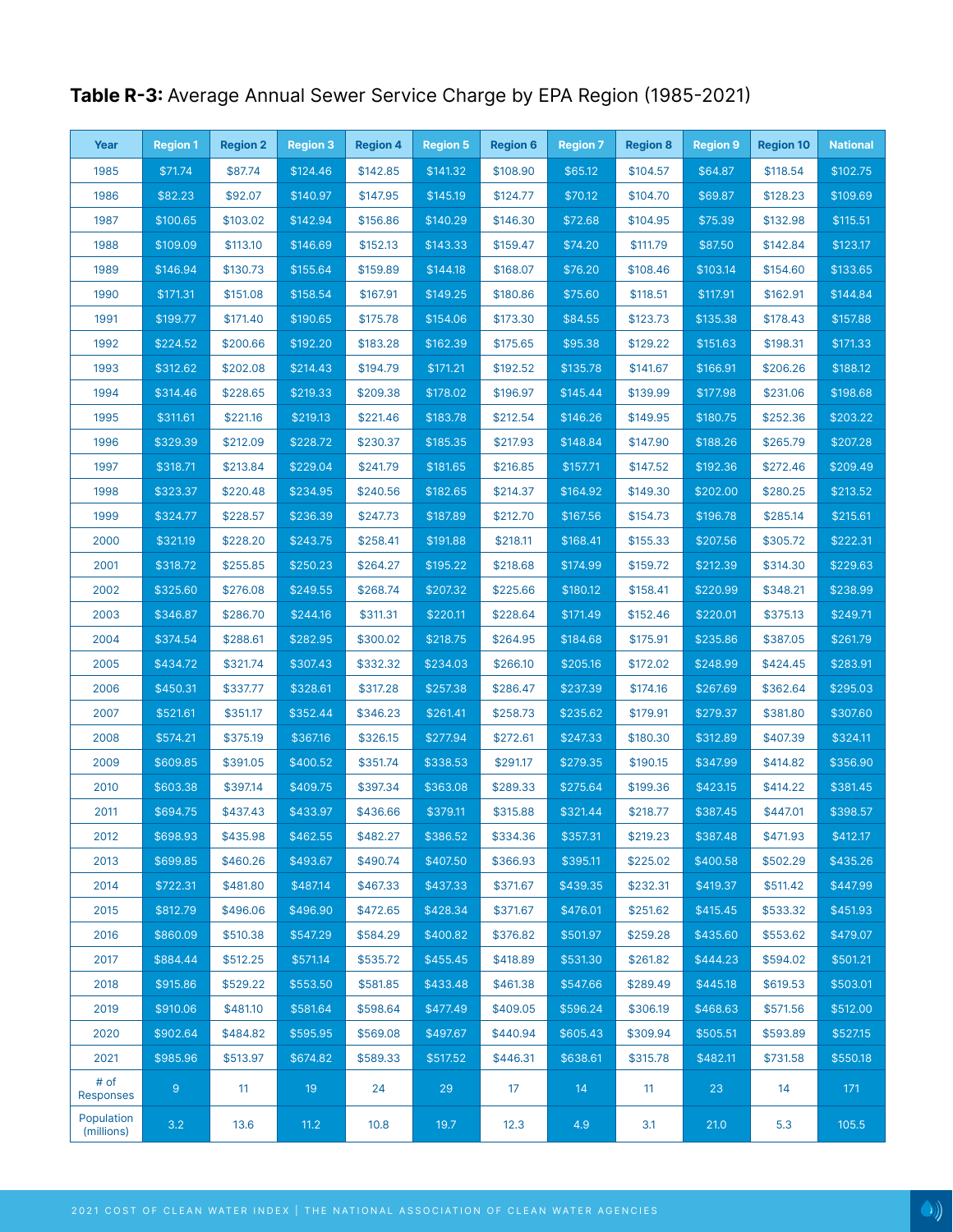



# Percent of Agencies Less Than Value **Percent of Agencies Less Than Value**

### **Average Annual Residential Wastewater Charge**